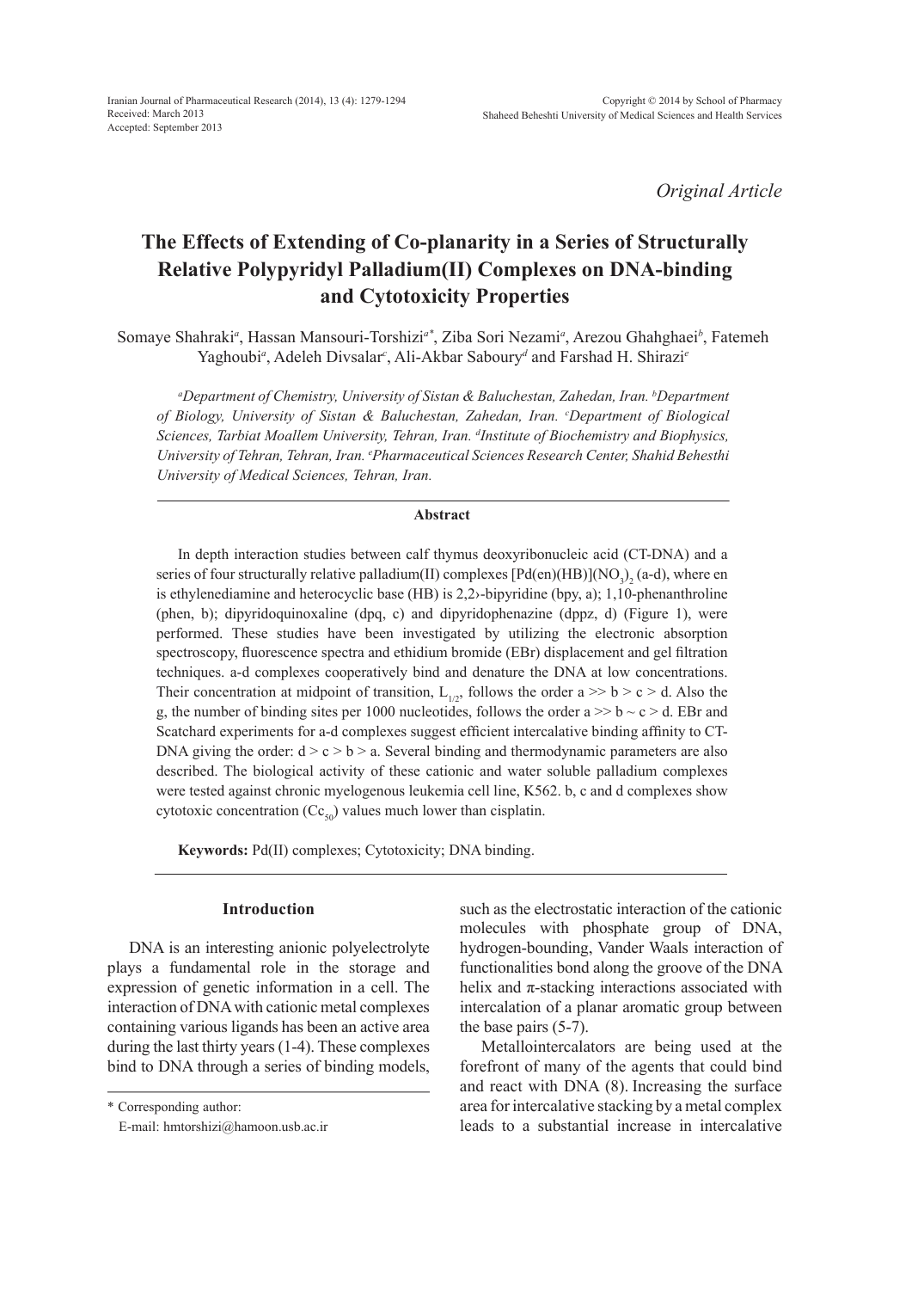binding affinity. As a result, metallointercalator which contain an extended aromatic heterocyclic ligand can provide immensely powerful tools to probe nucleic acid (9-12). Metal complexes containing aromatic chelators are of great interest since they exhibit numerous biological properties such as antitumor, antibacterial and anticandidal activity (13-15). At the same time, metal complexes bearing ethylenediamine have also been interest because in the classical antitumor agent cisplatin, one of the ligands must be an N-donor and posses at least one hydrogen atom attached to the nitrogen (16). Moreover, a substantial investigation of the metals other than platinum (Ti, Ga, Ge, Pd, Au, Co and Sn) is underway that may help to avoid, or improves the problem associated with the use of platinum complexes as therapeutic agents (17, 18).

Herein we report in detailed CT-DNAbinding and cytotoxic studies of a series of four structurally relative palladium(II) square planar complexes. They contain aromatic moieties of two (bpy), three (phen), four (dpq) and five (dppz) rings (Figure 1). To the best of our knowledge no previous comparative DNA-binding studies for such a compounds are available in the literature. For this point of view the results presented here are of interest. A further reason of interest in these complexes is that, when the nonaromatic ligand (ethylenediamine, en), the metal center (Pd(II)), counter ion  $(NO_3^-)$  and experimental conditions for complexes in the series are the same, any difference in the thermodynamic-/bindingparameters and cytotoxicity data, must be due to stepwise ring addition to the aromatic moieties of the complexes for intercalation. Thus comparing the data become easy, straightforward, useful and conclusive.

## **Experimental**

## *Material and methods*

All reagents and solvents are of analytical reagent grade and doubly distilled water was used as solvent all along. The a-d complexes were prepared according to reported procedures in the literature (19, 20). All the experiments involving interaction of the complexes with Calf thymus DNA (CT- DNA) were performed in Tris-HCl buffer (20 mM) of  $pH = 7.0$  medium

containing 20 mM NaCl. Ethidiumbromide (EBr) and CT-DNA were obtained from Sigma Chemical Co. (USA). Stock solution of DNA was prepared in Tris-HCl buffer and stored at 4 ˚C and its concentration was determined by UV absorbance at 260 nm using the molar extinction coefficient (ε) of 6600  $M^{-1}$  cm<sup>-1</sup>. Solutions of CT-DNA in the buffer gave a ratio of UV–Vis absorbance of 1.8–1.9:1 at 260 and 280 nm, indicating that the DNA was sufficiently free of protein (21). Electronic absorption spectra of the title metal complexes were measured on a  $J_{AS}$ co UV/Vis-7850 recording spectrophotometer. Fluorescence intensity measurements were carried out on a Varian spectrofluorimeter model Cary Eclips.

#### *Anti-tumor studies*

The procedure for cytotoxic studies of a-d complexes were similar to the one reported earlier (22, 23). Here also  $1\times10^4$  cells per ml of K562 Chronic myelogenous leukemia were used in Tris–HCl buffer solution of pH 7.0. In this experiment, the clear stock solution (2 mM, in deionized water) was sterilized by filtering through sterilizing membrane (0.1 nm) and then varying concentrations of the sterilized drugs were added to harvested cells.

## *Spectroscopic study Denaturation of DNA*

This experiment was done by looking at the changes in the UV absorption spectrum of DNA solution at 260 nm upon addition of Palladium(II) complexes. Addition of metal complex to DNA solution was continued until no further changes in the absorption readings were observed. These absorption readings of DNA solutions were plotted separately versus different concentrations of metal complexes at two temperatures of 300 and 310 K. From these plots, the concentration of each metal complex at midpoint of transition,  $[L]_{1/2}$ , for the two temperatures, could be deduced. Also, thermodynamic parameters such as:  $\Delta G^{\circ}_{(H_2O)}$ , conformational stability of DNA in the absence of metal complex;  $\Delta G^{\circ}_{\text{(H}_2O)}$ , the heat needed for DNA denaturation in the absence of metal complex;  $\Delta G^{\circ}_{(H_2O)}$ , the entropy of DNA denaturation by metal complex as well as m, measure of the metal complex ability to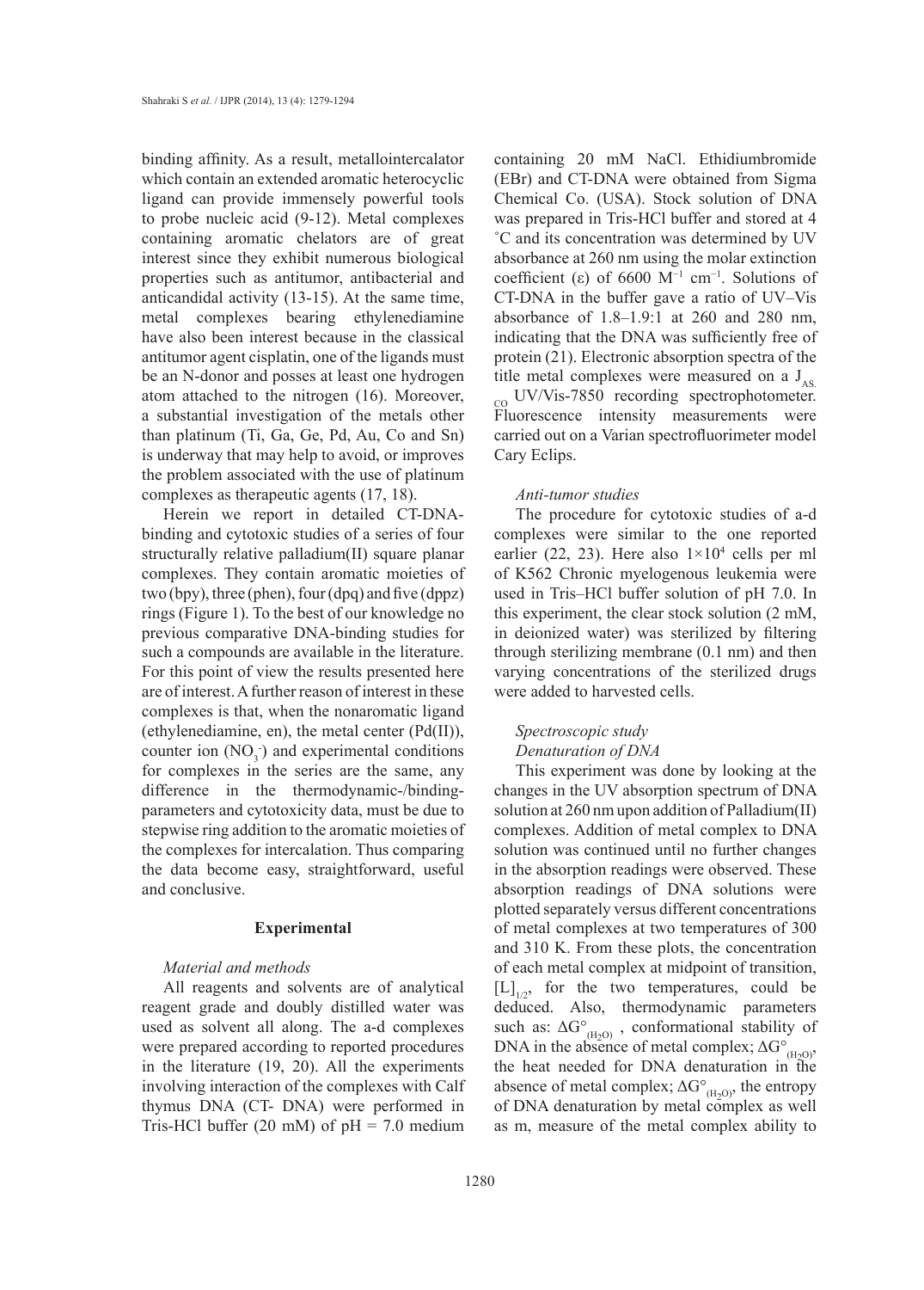destabilize DNA were found out using Pace method (24, 25).

*Spectral titratio* 

In the spectral titration two main experiments were carried out: (i) a fixed amount of each metal complex was titrated with increasing concentration of DNA. In this experiment, change in absorbance, ΔΑ, was calculated by subtracting the absorbance reading of mixed solutions of each metal complex with various concentrations of DNA, from absorbance reading of free metal complex. The maximum  $\Delta A$  ( $\Delta A_{\text{max}}$ ) of the metal complex totally bound to DNA was determined by interpolation of a plot of reciprocal of ΔΑs against the reciprocal of [DNA] obtained from each DNA concentration (*i.e.*, intercept on ordinate). This  $\Delta A_{\text{max}}$  was used to calculate the concentration of bound metal complex with DNA in the next experiment: (ii) a fixed amount of DNA was titrated with varying concentration of each metal complex. Here, also the ΔΑs for each concentration of metal complex were calculated as in experiment (i) at  $\lambda_{\text{max}}$  (nm) of each metal complex. In this experiment the concentration of Pd(II) complex bound to DNA,  $[L]_b$ , and the concentration of free metal complex,  $[L]_f$  are calculated by using the relationship  $[L]_b = \Delta A[L]_t / \Delta A_{\text{max}}$ . Here  $[L]_f = [L]_t - [L]_b$ , where  $[L]$ <sub>t</sub> is the maximum concentration of each metal complex added to saturate all the binding sites of DNA and ν is the ratio of the concentration of bound metal complex to total [DNA]. Using these data (v,  $[L]_f$ ), and equation  $v = [L]_b$  / [DNA] the Scatchard plots (v  $/[L]_f$  vs. v) were constructed for the interaction of each metal complex at the two temperatures 300 K and 310 K. The binding parameters: n, K, and g, where n is Hill coefficient, K is apparent binding constant and g is the number of binding sites per 1000 nucleotides of DNA were determined according to reported method (26). All measurements were performed separately at 300 K and 310 K and repeating three times for these complexes.

## *Fluorescence studies*

Ethidium bromide (EBr) is a trypanocidal dye displaying several biological properties (27, 28). It has been observed that a very marked increase in the fluorescence of the dye occurs on binding with DNA (29). In the present work, this phenomenon will serve as a basis for investigation of the effect of our palladium (II) complexes on the fluorescence intensity of EBr binding to nucleic acid: At first, 60 µM DNA was added to 2 µM aqueous EBr solution in 2 mL Tris-HCl buffer of pH =7.0. The fluorescence of EBr is enhanced about 50 fold on its intercalation between base pairs of DNA (30, 31). This solution was titrated with varying concentration of each metal complex and the fluorescence emission spectra of the intercalated ethidium bromide with increasing concentration of each Pd(II) complexes were recorded.

Second, a fixed amount of CT-DNA (60 µM) in the absence and presence of each metal complex was taken, incubated for 4 h, titrated with increasing concentration of EBr  $(2,4,6,\ldots,20 \,\mu M)$  and their fluorescence emission intensity at 605 nm was measured. Thus by carrying different sets of DNA-metal complexes corresponding to different  $r_f$  values ( $r_f$  is the ratio of the concentration of metal complex to DNA concentration), the number of EBr molecules intercalated to DNA  $(C_b)$  was then calculated using Scatchard equation,  $C_b = I_t - I_0/(v-1)K$ , where  $I_0$  is the fluorescence emission intensity of EBr alone,  $I_t$  is the fluorescence emission intensity of EBr + DNA or EBr + DNA-metal complex, K is the slope of the plote of  $I_0$  versus  $C_0$  (where  $C_0$  is concentration of EBr added) and ν is the ratio of fluorescence emission intensity of the bound and free EBr under the same condition of excitation wavelength, concentration, temperature, and solvent. By knowing  $C_b$ , r was calculated, which is the ratio of bound EBr to total DNA concentration added and C, the concentration of free EBr. On plotting the r/C versus r, the binding isotherms were constructed and were represented as fluorescence Scatchard plots. Several control experiments had been carried out. The above metal complexes by themselves do not show any fluorescence. There was no interaction between metal complexes and EBr. In addition, the metal complexes did not quench the fluorescence of EBr.

#### *Gel filtration*

A Sephadex G-25 column was equilibrated with 20 mmol/L Tris-HCl buffer of pH 7.0 in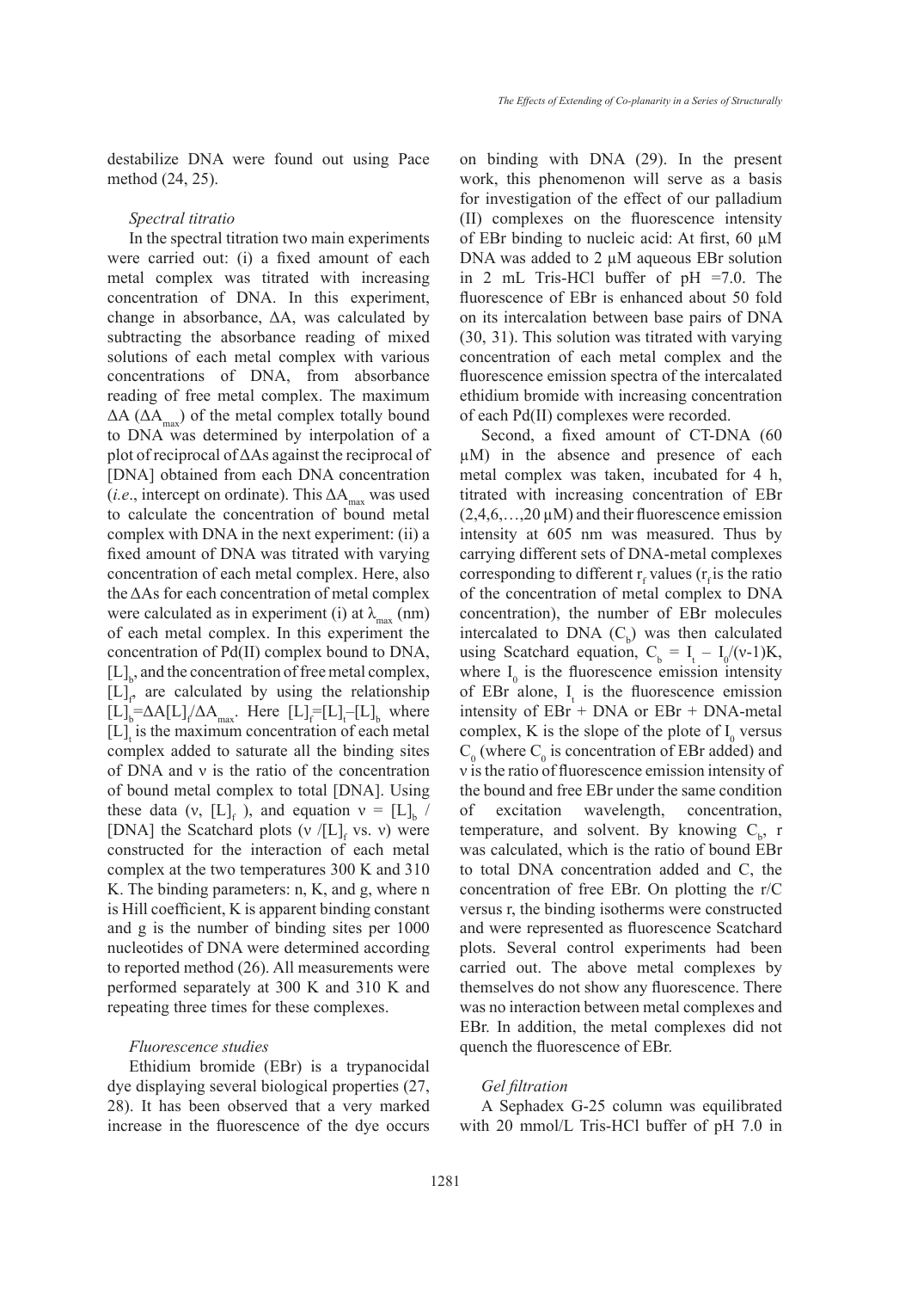

**Figure 1.** Chemical structure of the complexes a-d.

the presence of 10 mmol/L sodium chloride and each metal complex was incubated with CT-DNA for 6 h at 300 K then passed through it. Elution was done with the same buffer and each fraction of the column (2.5 mL) was monitored spectrophotometrically at  $\lambda_{\text{max}}$  (nm) for palladium(II) complexes(a :308 nm; b: 280 nm; c: 293 nm; and d: 280 nm) and at 260 nm for interacted DNA–metal complex, respectively (32). Gel chromatograms are obtained by plotting of absorbance readings at the two wavelengths versus column fractions in the same plot. In this plot, the two peaks obtained may resolve or not. The former indicates that the DNA is separated from the metal complex and the binding of DNA to metal complex is weak. However, if the two peaks are not resolved, it indicates that the DNA is not separated from the metal complex and the binding is strong.

#### **Results and Discussion**

A series of four water soluble and antitumor complexes,  $[Pd(en)(bpy)](NO<sub>3</sub>)<sub>2</sub>$ ,  $[Pd(en)(phen)]$  $(NO<sub>3</sub>)<sub>2</sub>$ ,  $[Pd(en)(dpq)](NO<sub>3</sub>)<sub>2</sub>$  and  $[Pd(en)(dppz)]$  $(NO<sub>3</sub>)<sub>2</sub>$  were prepared in our laboratory according to literature procedures (19,20). In the structure of these complexes only polypyridyl ligands

(bpy, phen, dpq and dppz) varied. Thus they are structurally relative and contain planar aromatic moieties of two (bpy), three (phen), four (dpq) and five (dppz) rings (Figure 1), through which they may intercalate in DNA. Following studies were carried out to investigate the effects of extending planar aromatic moieties of the complexes on their DNA-binding affinities. In all of these experiments selected concentration ranges of metal complexes were bellow the concentrations needed to denature the CT-DNA (Table 1). These binding affinities were compared with their *invitro* cytotoxic activities.

#### *Anti-tumor studies*

The results of the cytotoxic activity on leukemia cell line K562 were determined according to the dose values of exposure of the complexes required to reduce survival of the cell lines to 50%. The 50% cytotoxic concentrations  $(CC_{50})$  of Pd(II) complexes were determined 260.9 µM for a, 80 µM for b, 50 µM for c, and 16 µM for d complexes (see Figure 2). As shown in Figure 2, cell growing after 24 h was significantly reduced in the presence of various concentrations of the compounds. Furthermore, the  $\text{Cc}_{50}$  values of these complexes were compared to that found for anti-cancer agents used nowadays, that is, cisplatin under the same experimental conditions. This value (154 µM) is much higher as compared to b, c, and d complexes reported in this article.

#### *DNA-binding experiments*

*Denaturation study and determination of thermodynamic parameters*

The above Palladium(II) complexes can denature DNA. The profiles of denaturation of DNA by a-d complexes at 300 and 310 K and the values of  $L_{1/2}$  so obtained are shown in Figure 3 and Table 2. Here we have observed two important points: (i) low values of  $[L]_{1/2}$ for these complexes, in particular c and d. This means that if these complexes will be used as anticancer agents, quite low doses will be needed, which may have fewer side effects. (ii) The  $[L]_{1/2}$  values decreases from a to d (see Table 2) which is in agreement with ring addition to the aromatic moieties of these complexes. Thus more the number of aromatic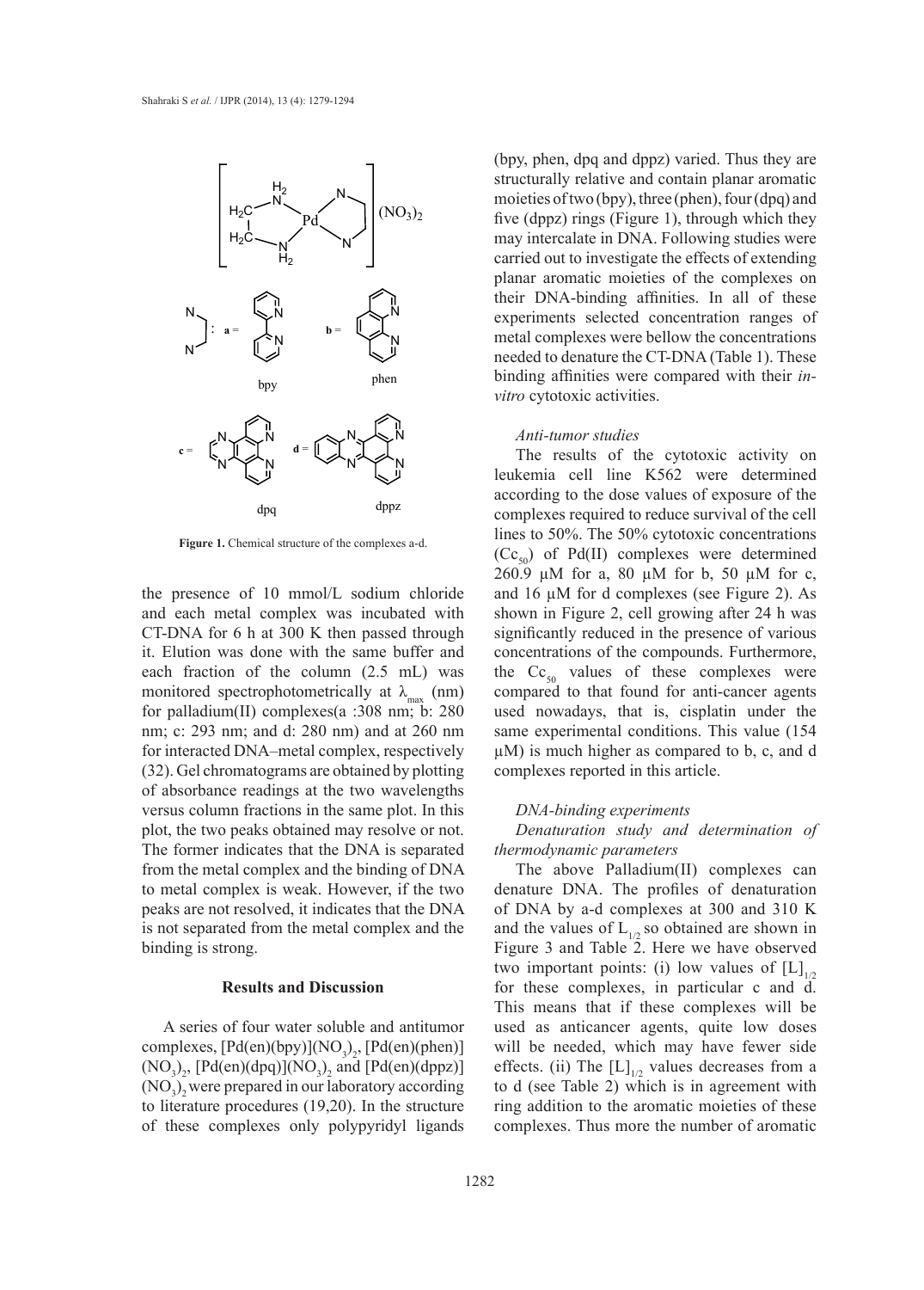

**Figure 2.** The growth suppression activity of the Pd(II) complexes  $a(\bullet)$ ,  $b(\blacktriangle)$ ,  $c(\bullet)$  and  $d(\blacksquare)$  on K562 cell line. The tumor cells were incubated with varying concentrations of the complexes for 24 h.

rings, more are the denaturing power of the complexes. These results are in alignment with results of cytotoxic studies and are comparable with  $[L]_{1/2}$  values of reported palladium(II) complexes (33-35). It is of note that the absorbance of CT-DNA base pairs (purines and pyrimidines) should increased by addition of a denaturing agent. However, the observed decrease in the absorbance of CT-DNA with increasing the concentration of each Pd(II)

complex may be due to: (i) a possibility that interaction between CT-DNA and each metal complex causes the double helix of CT-DNA to become more straight leading to stacking. This stacking may cause conformational changes leading to a sort of denaturation, or (ii) each strand after denaturation gets associated in a more stacked structure and (iii) metal complex slips into the helix and masks the hydrophobic bases leading to a decrease in absorbance. As



**Figure 3.** The changes of absorbance of CT-DNA at  $\lambda_{\text{max}}$  = 260 nm due to increasing the concentration of  $[Pd(en)(by)](NO_3)_2$  a,  $[Pd(en)]$ (phen)](NO<sub>3</sub>)<sub>2</sub> b, [Pd(en)(dpq)](NO<sub>3</sub>)<sub>2</sub> c and [Pd(en)(dppz)](NO<sub>3</sub>)<sub>2</sub> d complexes, at constant temperatures of 300 K and 310 K.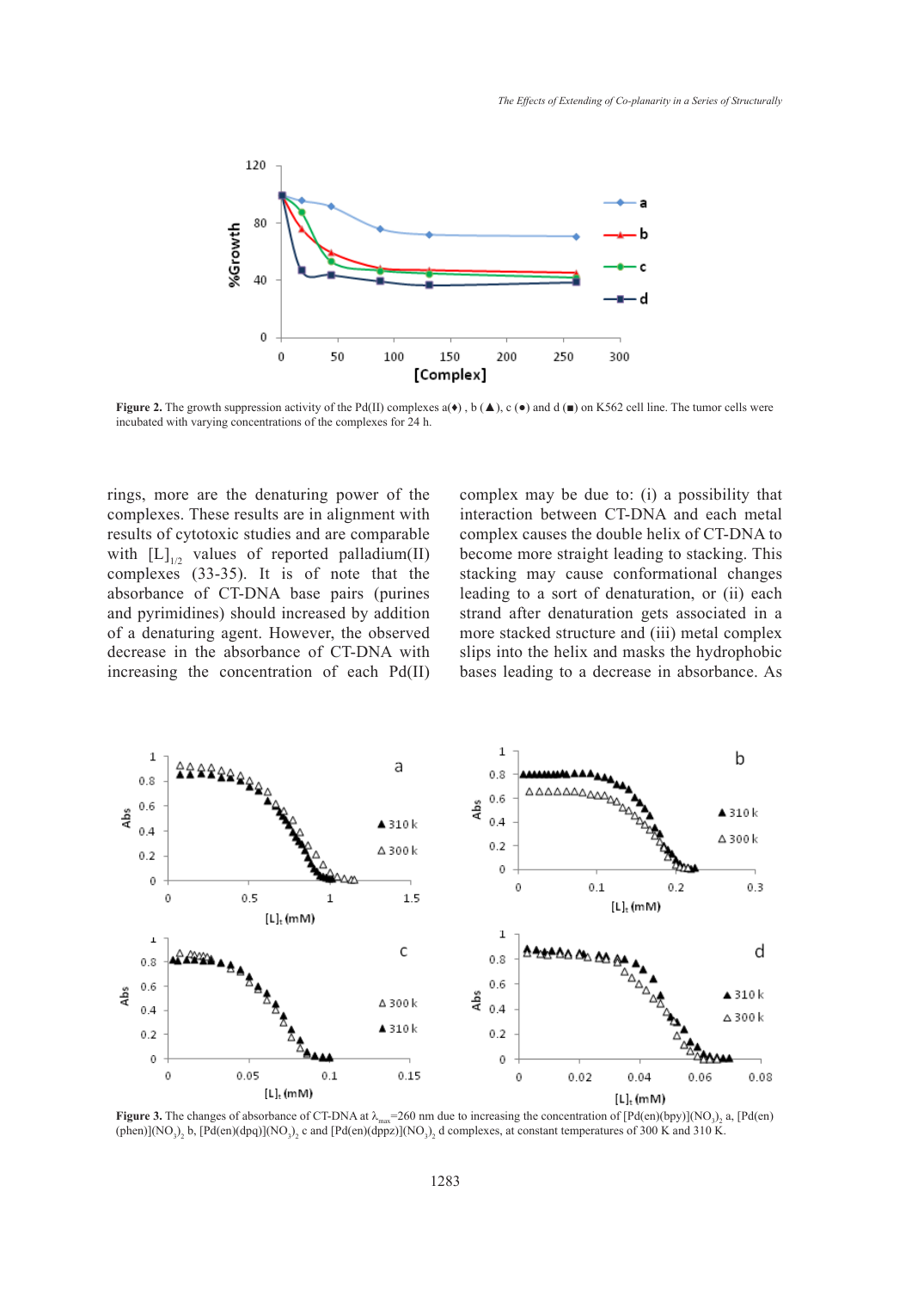

**Figure 4.** The molar Gibbs free energies plots of unfolding  $(\Delta G^{\circ}$  vs [L]<sub>i</sub>) of CT-DNA in the presence of  $[Pd(en)(byy)](NO_3)_2$  a,  $[Pd(en)]$ (phen)](NO<sub>3</sub>)<sub>2</sub> b, [Pd(en)(dpq)](NO<sub>3</sub>)<sub>2</sub> c and [Pd(en)(dppz)](NO<sub>3</sub>)<sub>2</sub> d.

will be seen in the later part of this paper, the a-d complexes can bind CT-DNA taking the mode of intercalation. This mode of binding supports the above three hypothesis too.

Furthermore, some thermodynamic parameters found in the process of CT-DNA denaturation are discussed here: using the CT-DNA denaturation plots (Figure 3) and Pace method (24, 25), the values of K, unfolding equilibrium constant and ∆G˚, unfolding free energy of DNA at two temperatures of 300 and 310 K in the presence of a-d complexes have been calculated. A straight line is observed when the values of ∆G˚ are plotted against the concentration of each metal complex in the transition region at 300 K and 310 K. These plots are shown in Figure 4. The values of m, that is the slope of these plots (a measure of the metal complexes ability to denature DNA) are in the order  $d > c > b > a$  (Table 2) suggesting the same order of number of rings in the aromatic moieties of the complexes. These values are comparable with those of Pd(II) complexes reported earlier (33-35). Furthermore, the intercept on ordinate  $\Delta G^{\circ}_{(H_2O)}$  (Figure 4) (conformational stability of DNA in the absence of metal complexes) are summarized in Table 2. As we know, the higher the values of  $\Delta G^{\circ}_{(H_2O)}$ , the larger the conformational stability of CT-DNA. However, the values of  $\Delta G^{\circ}_{(H2O)}$  are decreased by rising the temperature. This is as expected because in general, the decrease in  $\Delta G^{\circ}_{(H_2O)}$  value is the main reason for the decrease in DNA stability (36).

Another important thermodynamic parameter found is the molar enthalpy of DNA denaturation in absence of metal complexes i.e.  $\Delta G^{\circ}_{(H_2O)}$ . For this, we calculated the molar enthalpy of DNA denaturation in presence of each metal complex, ΔH˚conformation or  $\Delta H^{\circ}_{\text{denaturation}}$ ,  $(\Delta H^{\circ}_{\text{con}})$ , in the range of the two temperatures using Gibbs-Helmholtz equation (37). In addition, the molar enthalpies of DNA denaturation in the absence of metal complexes,  $(\Delta G^{\circ}_{(H_2O)})$ , were determined by interpolation of a plot of  $\Delta H^{\circ}$  against the concentration of each metal complex. Straight lines will be obtained which are shown in Figure 5. Interpolation of these lines (intercept on ordinate i.e. absence of metal complex) give the values of  $\Delta G^{\circ}_{(H_2O)}$ (Table 2). These plots show that in the range of 300 to 310 K the changes in the enthalpies in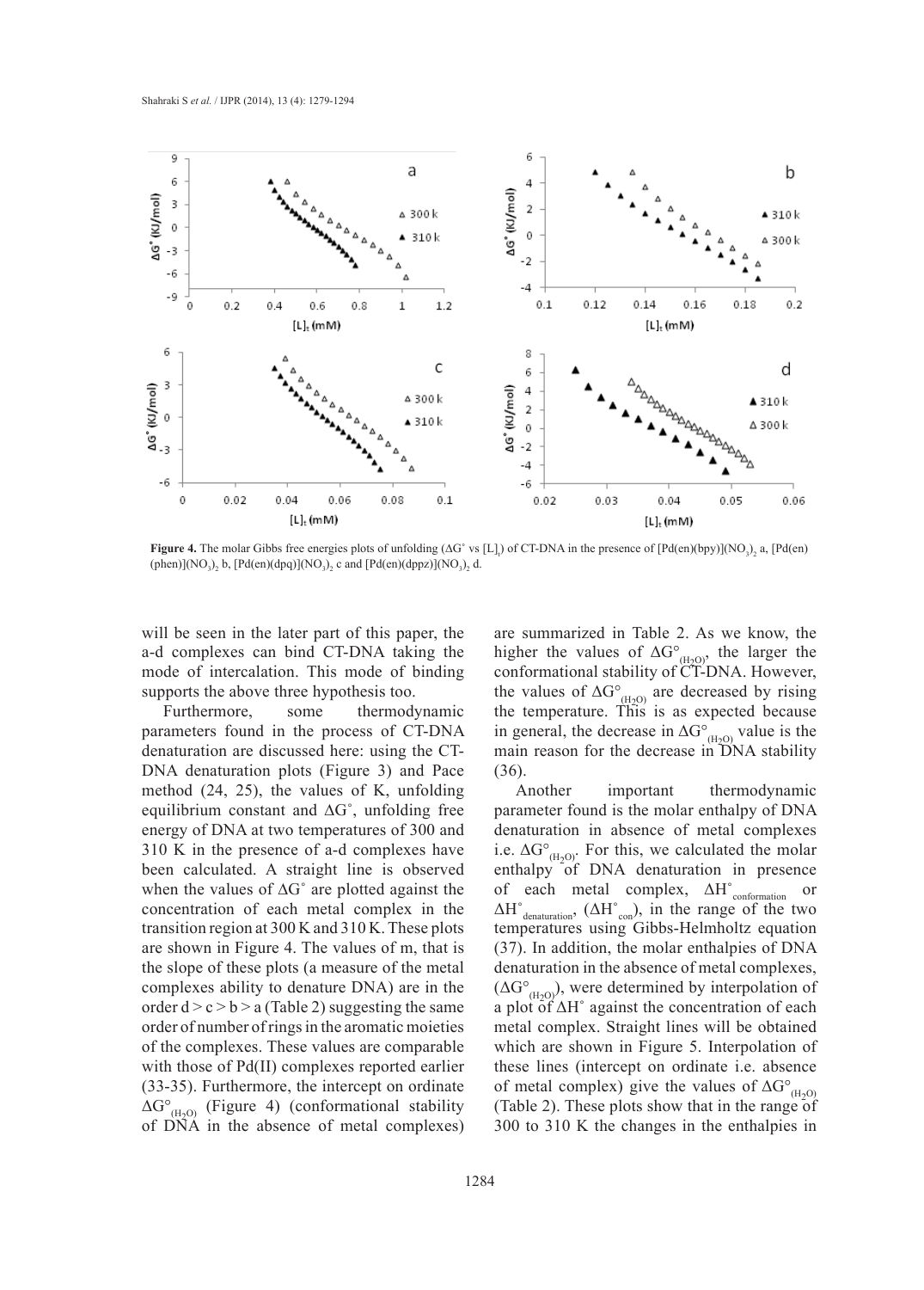

**Figure 5.** Plots of the molar enthalpies of DNA denaturation in the interaction with  $[Pd(en)(bpy)](NO<sub>3</sub>)<sub>2</sub>$ ,  $[Pd(en)(phen)](NO<sub>3</sub>)<sub>2</sub>$  b, [Pd(en)(dpq)](NO<sub>3</sub>)<sub>2</sub> c and [Pd(en)(dppz)](NO<sub>3</sub>)<sub>2</sub> d complexes, in the range of 300 to 310 K.

the presence of Pd(II) complexes are ascending. These observations indicate that, on increasing the concentration of Pd(II) complexes, the stability of CT-DNA is increased. Also, the molar entropies of DNA denaturation,  $(\Delta S^{\circ}_{(H_2O)})$ , in the absence of each metal complex have been calculated using equation  $\Delta G = \Delta H - T \Delta S$  for each temperature (300 and 310 K) (Table 2). These data show that increasing temperature does not show concrete change in values of the entropies. This might be due to proximity of the temperature range. Also, the metal-DNA complexes are more disordered than the native DNA, because the entropy changes are positive (Table 2). These thermodynamic parameters compare favorably well with those of palladium (II) complexes as reported earlier (33-35).

## *Electronic absorption titration and elucidation of DNA binding parameters*

A fixed amount of each metal complex was titrated with increasing concentration of DNA

| Compound                | Temperature (K) | [L]/[DNA]<br><b>Denaturation Studies</b> | [L]/[DNA]<br><b>UV-vis Studies</b> | [L]/[DNA]     | [L]/[DNA]<br><b>Fluorescence Studies Gel Filtration Studies</b> |
|-------------------------|-----------------|------------------------------------------|------------------------------------|---------------|-----------------------------------------------------------------|
| $[Pd(en)(bpy)](NO3)$ ,  | 300<br>310      | 3.72-9.51<br>3.35-9.45                   | $2.50 - 4.00$                      | $0.00 - 2.50$ | 3.00                                                            |
| $[Pd(en)(phen)](NO3)$ , | 300<br>310      | 1.44-3.47<br>1.20-2.95                   | $0.50 - 1.50$                      | $0.00 - 1.50$ | 1.50                                                            |
| $[Pd(en)(dpq)](NO3)$ ,  | 300<br>310      | 0.85-1.97<br>$0.79 - 2.03$               | $0.30 - 1.00$                      | $0.00 - 1.00$ | 0.80                                                            |
| $[Pd(en)(dppz)](NO_3),$ | 300<br>310      | $0.55 - 1.05$<br>$0.51 - 1.10$           | $0.20 - 0.65$                      | $0.00 - 0.50$ | 0.50                                                            |

**Table 1**. Concentration ranges of metal complexes in the UV-vis/Fluorescence experiments.

[L]: concentration of each metal complex.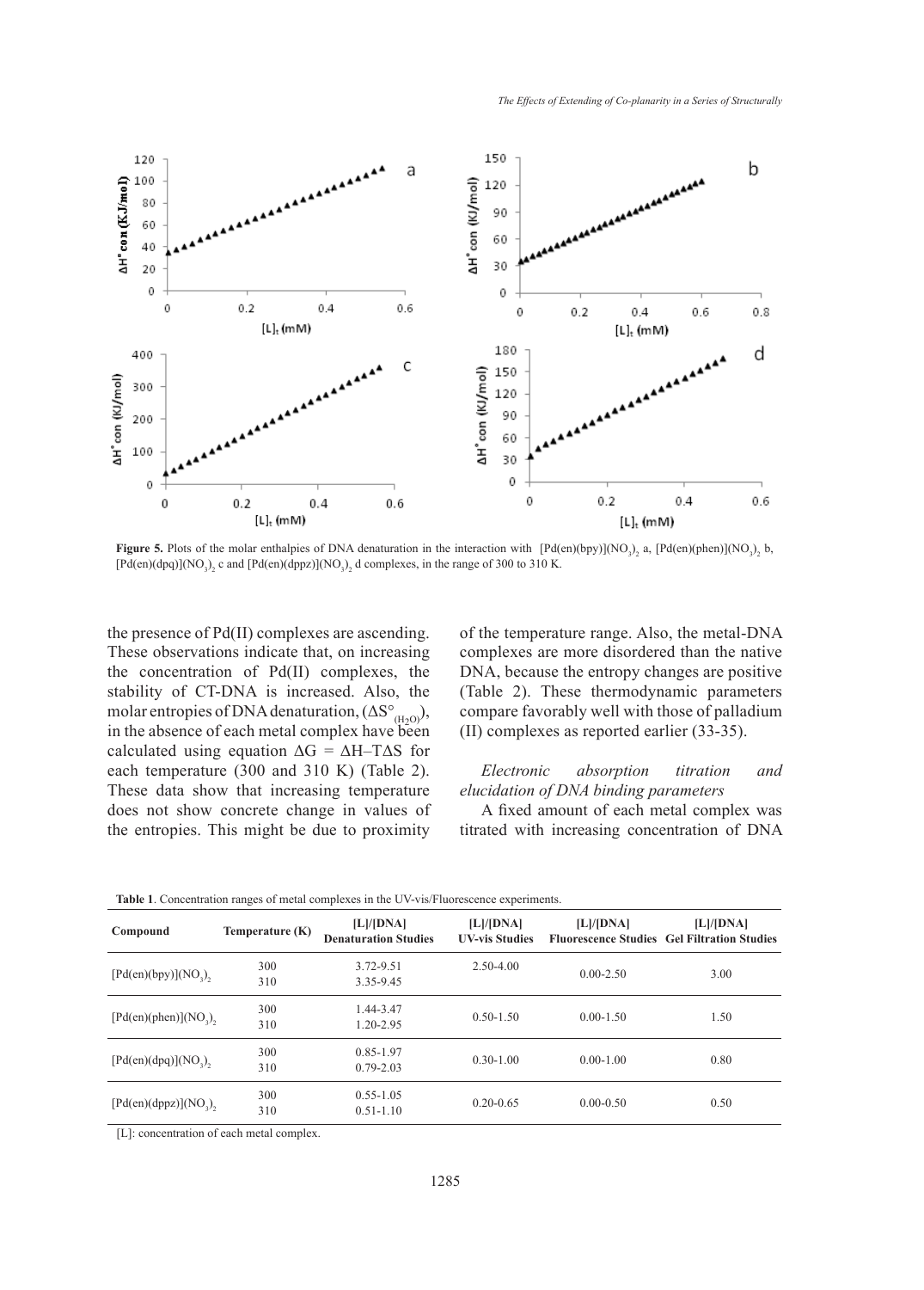

**Figure 6.** The changes in the absorbance of fixed amount of metal complexes in the interaction with varying amount of CT-DNA at 300 K and 310 K. The linear plot of the reciprocal of  $\Delta A$  vs the reciprocal of [DNA] for [Pd(en)(bpy)](NO<sub>3</sub>)<sub>2</sub> a, [Pd(en)(phen)](NO<sub>3</sub>)<sub>2</sub> b, [Pd(en)  $(dpq)$ ](NO<sub>3</sub>)<sub>2</sub> c and [Pd(en)(dppz)](NO<sub>3</sub>)<sub>2</sub> d complexes.

in total volume of 2 mL at 300 K and 310 K, separately. In this experiment, change in absorbance, ΔA, was calculated by subtracting the absorbance reading of mixed solutions of each metal complex with various concentrations of DNA, from absorbance reading of free metal complex. The values of  $\Delta A_{\text{max}}$ , change in absorbance when all binding sites on DNA were occupied by each metal complex, are given in

Table 3 and Figure 6.

In another experiment, a fixed amount of DNA was titrated with varying amount of each metal complex. The concentration of each metal complex bound to DNA,  $[L]_b$ , and the concentration of each free metal complex,  $[L]_f$ , are calculated by using the relationship  $[L]_b = \Delta A[L]_f / \Delta A_{\text{max}}$ . Here  $[L]_f = [L]_t - [L]_b$  where  $[L]_t$  is the maximum concentration of each metal

**Table 2.** Thermodynamic parameters and values of  $L_{1/2}$  of DNA denaturation by palladium (II) complexes.

| Compound                | Temperature<br>(K) | $\phantom{}^{\bf a}{\bf L}_{_{1/2}}$ | $^{\rm b}$ m<br>$(kJ/mol)(mmol/L)^{-1}$ | $\mathbf{C}^{\circ}(\mathbf{H}_{2}\mathbf{O})$ (kJ/mol) | $\mathrm{^d\Delta G^\circ_{\phantom{\circ}(H_2O)}}$<br>(kJ/mol) | $\mathbf{^e\Delta G}^\circ_{\mathbf{(H_{2}O)}}$<br>(kJ/molK) |
|-------------------------|--------------------|--------------------------------------|-----------------------------------------|---------------------------------------------------------|-----------------------------------------------------------------|--------------------------------------------------------------|
|                         | 300                | 0.66                                 | 18.89                                   | 15.56                                                   |                                                                 | 0.067                                                        |
| $[Pd(en)(bpy)](NO3)$ ,  | 310                | 0.68                                 | 24.25                                   | 14.99                                                   | 35.54                                                           | 0.066                                                        |
|                         | 300                | 0.154                                | 131.9                                   | 15.56                                                   |                                                                 | 0.066                                                        |
| $[Pd(en)(phen)](NO3)$ , | 310                | 0.147                                | 141.3                                   | 14.99                                                   | 35.39                                                           | 0.066                                                        |
|                         | 300                | 0.054                                | 220.4                                   | 15.56                                                   |                                                                 | 0.067                                                        |
| $[Pd(en)(dpq)](NO3)$ ,  | 310                | 0.053                                | 247.3                                   | 14.99                                                   | 35.57                                                           | 0.066                                                        |
|                         | 300                | 0.046                                | 385.5                                   | 15.56                                                   |                                                                 | 0.067                                                        |
| $[Pd(en)(dppz)](NO_3),$ | 310                | 0.045                                | 406.8                                   | 14.99                                                   | 35.81                                                           | 0.067                                                        |

a The concentration of each metal complex at midpoint of transition

b Measure of the metal complex ability to denature CT-DNA.

<sup>c</sup> Conformational stability of CT-DNA in the absence of metal complex.

<sup>d</sup> The heat needed for CT-DNA denaturation in the absence of metal complex.

e The entropy of CT-DNA denaturation by metal complex.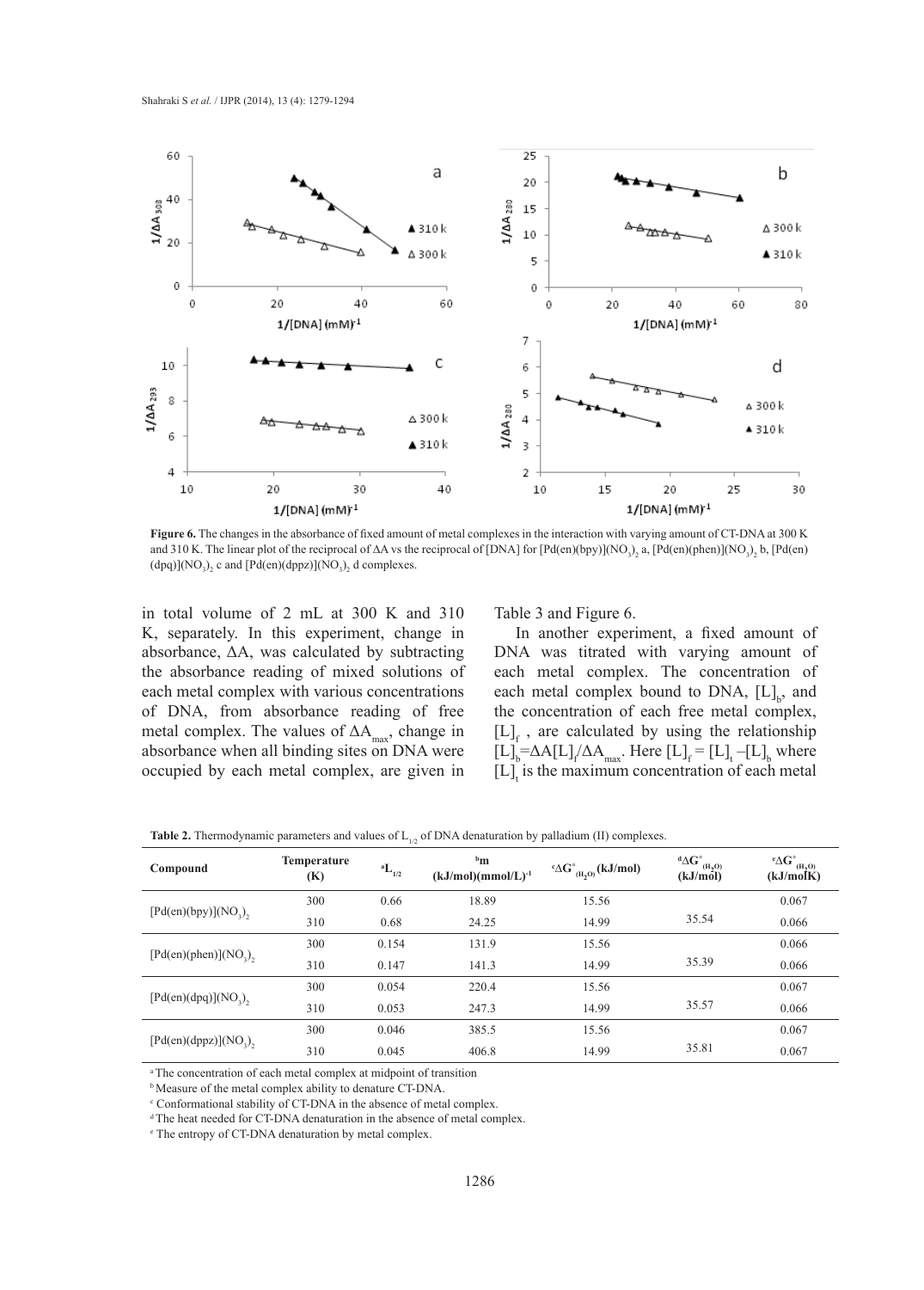

**Figure 7.** Scatchard plots for binding of  $[Pd(en)(by)](NO_3)_2$  a,  $[Pd(en)(phen)](NO_3)_2$  b,  $[Pd(en)(dpq)](NO_3)_2$  c and  $[Pd(en)(dppz)]$  $(NO<sub>3</sub>)<sub>2</sub>$  d, with CT-DNA.

complex added to saturate all the binding sites of DNA and ν is the ratio of the concentration of bound metal complex to total [DNA]. Using these data (v,  $[L]_f$ ), the Scatchard plots were constructed for the interaction of each metal complex at the two temperatures 300 K and 310 K. The Scatchard plots are shown in Figure 7 for a-d complexes. These plots are curvilinear concave downwards, suggesting cooperative binding (26).

To obtain the binding parameters, the above experimental data (v and  $[L]_f$ ) were substituted in Hill equation,  $[v = g(K[L]_f)^n/(1+(K[L]_f)^n)]$ , to get a series of equation with unknown parameters n, K and g (see Table 3) (38, 39). Using Eureka software (40), the theoretical values of these parameters could be deduced. The maximum errors between experimental and theoretical values of ν are also shown in Table 3 which is quite low. The K, apparent binding constant

Table 3. Values of ΔA<sub>max</sub> and binding parameters in the Hill equation for interaction between CT-DNA and Pd(II) complexes in 20 mmol/L Tris-HCl buffer and pH 7.0.

| Compound                 | Temperature (K) | $^a\triangle A$<br>max | $^{\rm b}$ g   | $K \text{ (mol/L)}^{-1}$ | $d_{\mathbf{n}}$ | <i>e</i> Error |
|--------------------------|-----------------|------------------------|----------------|--------------------------|------------------|----------------|
|                          | 300             | 0.028                  | $\overline{ }$ | 0.019                    | 8.50             | 0.0005         |
| $[Pd(en)(bpy)](NO_3)$    | 310             | 0.011                  | $\mathcal{L}$  | 0.023                    | 8.03             | 0.0003         |
|                          | 300             | 0.071                  | 5              | 0.039                    | 2.64             | 0.003          |
| $[Pd(en)(phen)](NO3)$ ,  | 310             | 0.043                  | 5              | 0.050                    | 1.67             | 0.003          |
|                          | 300             | 0.126                  | 5              | 0.063                    | 3.19             | 0.0006         |
| $[Pd(en)(dpq)](NO3)$ ,   | 310             | 0.095                  | 5              | 0.075                    | 4.49             | 0.0003         |
|                          | 300             | 0.158                  | 3              | 0.080                    | 2.51             | 0.0008         |
| $[Pd(en)(dppz)](NO_3)$ , | 310             | 0.144                  | 3              | 0.095                    | 3.18             | 0.0002         |

a Change in the absorbance when all the binding sites on CT-DNA were occupied by metal complex.

<sup>b</sup> The number of binding sites per 1000 nucleotides.

c The apparent binding constant.

d The Hill coefficient (as a criterion of cooperativity).

e Maximum error between theoretical and experimental values of ν.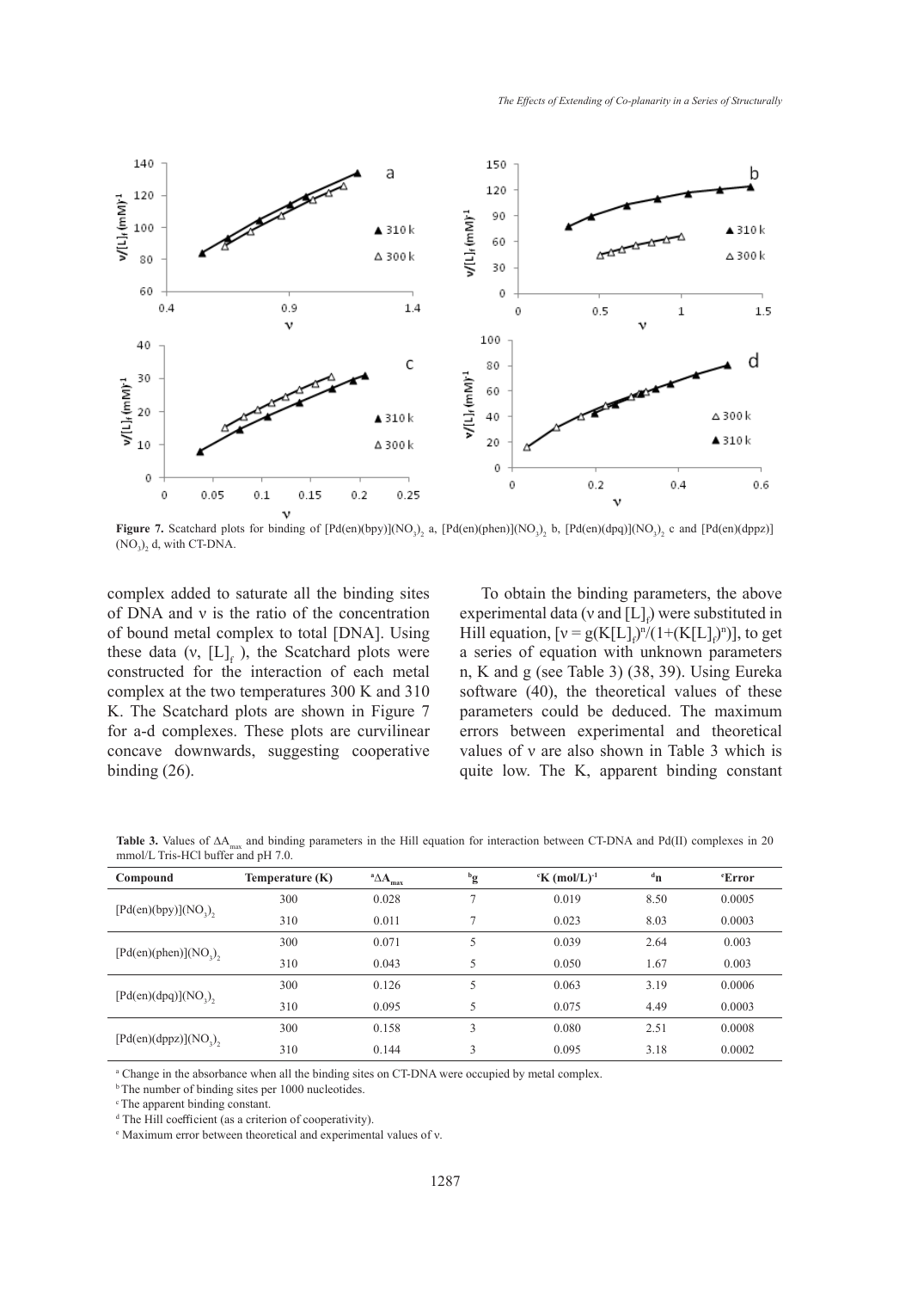

**Figure 8.** Molar enthalpies of binding in the interaction between CT-DNA and  $[Pd(en)(bpy)](NO<sub>3</sub>)<sub>2</sub> a$ ,  $[Pd(en)(phen)](NO<sub>3</sub>)<sub>2</sub> b$ ,  $[Pd(en)]$  $(dpq)$ ](NO<sub>3</sub>)<sub>2</sub> c, and [Pd(en)(dppz)](NO<sub>3</sub>)<sub>2</sub> d, versus free concentration of complexes at pH 7.0 and 300 K.

increases in the order  $d > c > b > a$ ; n, the Hill coefficient ( $n = 1$  indicates noncooperative,  $n >$ 1 is cooperative and  $n < 1$  shows anticooperative binding of DNA with metal complex), indicate cooperative binding of DNA with a-d complexes and g, the number of binding sites per thousand nucleotides for DNA follows the order:  $a > b \approx$  $c > d$ . (see Table 3).

Also the experimental (dots) and theoretical (lines) values of  $\nu$  in the Schatchard plots are super imposable on each other (Figure 7). Finding the area under plots of binding isotherms and using Wyman-Jons equation (24) we can calculate the  $K_{app}$  and  $\Delta G^{\circ}_{(H_2O)}$  at 300 and 310 K for each particular v and also  $\Delta G^{\circ}_{(H_2O)}$ . Plots of the values of  $\Delta G^{\circ}_{(H_2O)}$  versus the values of  $[L]$ <sub>f</sub> are shown in Figure 8 for the a-d complexes at 300 K. Deflections are observed in all plots. These deflections indicate that at particular  $[L]_p$  there is a sudden change in enthalpy of binding which may be due to binding of metal complexes to DNA or DNA denaturation. Similar observations can be seen in the literature where

Pd(II) complexes have been interacted with CT-DNA (33-35).

# *Emission spectral studies and elucidation of the mode of binding*

It is interesting to note that the antitumour activity *in-vivo* of palladium(II) comlexes is related to their mode of binding *in-vitro* with DNA. The fluorescence titration spectra have been confirmed to be effective for characterizing the binding mode of the metal complexes to DNA (40). No fluorescence was observed for the Pd (II) complexes either in aqueous solution or in the presence of CT-DNA. So the binding of above complexes with DNA cannot be directly presented in the emission spectra and thus have been studied by competitive ethidium bromide (EBr) binding experiments. In earlier literature, it was reported that the fluorescent light of EBr–DNA system can be reduced by the addition of a second molecule (41), indicating the competition of second molecule with EBr in binding to DNA. The addition of Pd(II)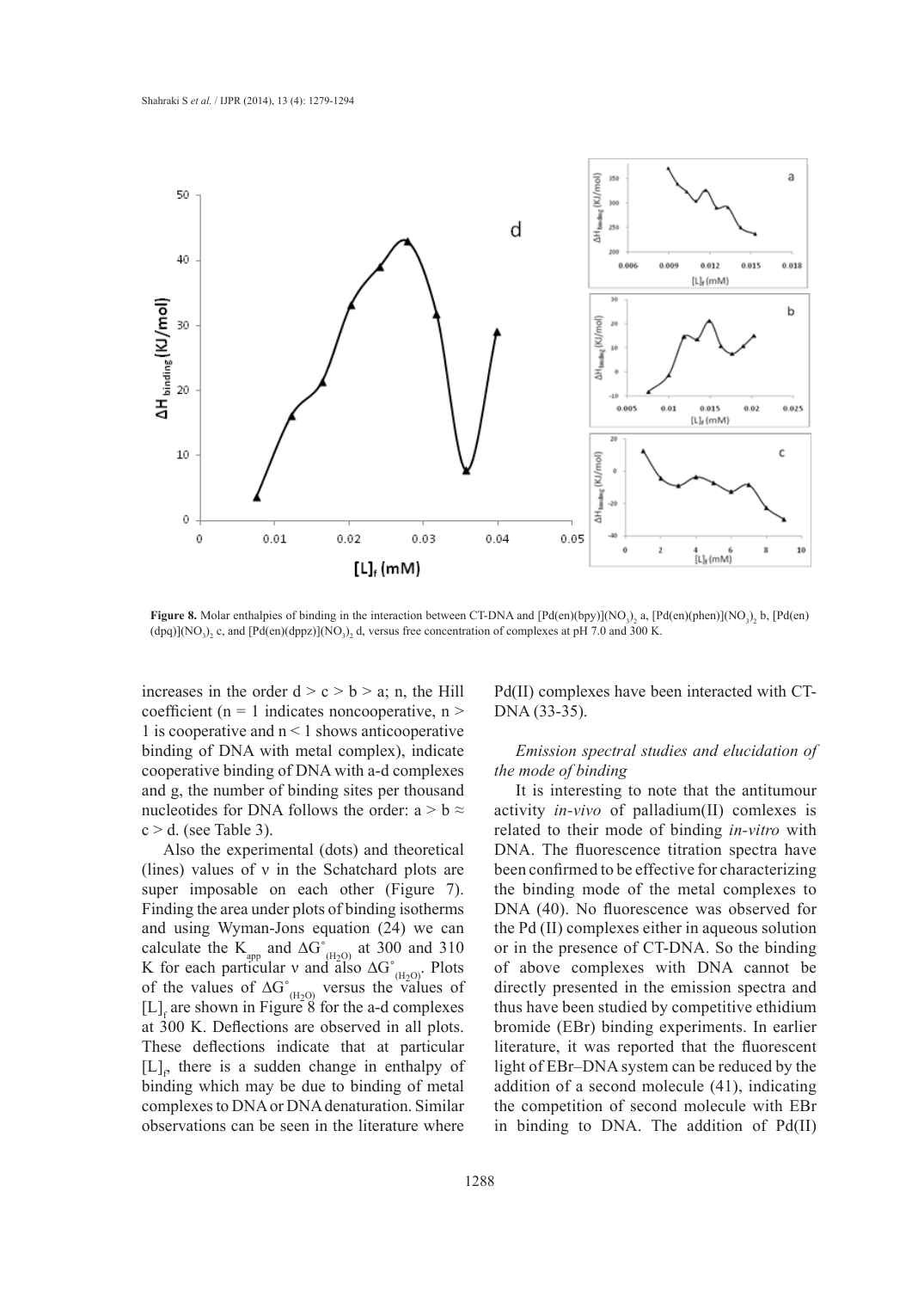

Figure 9. Florescence emission spectra of interacted EBr- CT-DNA in the absence (1) and presence (2-8) of different concentration of palladium(II) complexes:

 $[Pd(en)(bpy)](NO<sub>3</sub>)<sub>2</sub> (a): 30µM(2), 50µM(3), 70µM(4), 90µM(5), 110µM(6), 130µM(7), EBr alone(8)$  $[Pd(en)(phen)](NO<sub>3</sub>)<sub>2</sub> (b): 15 \mu M(2), 30 \mu M(3), 45 \mu M(4), 60 \mu M(5), 75 \mu M(6), 90 \mu M(7), EBr alone(8)$ [Pd(en)(dpq)](NO<sub>3</sub>)<sub>2</sub> (c): 10µM(2), 20µM(3), 30µM(4), 40µM(5), 50µM(6), 60µM(7), EBr alone(8) and  $[Pd(en)(dppz)](NO<sub>3</sub>)<sub>2</sub> (d): 5 \mu M(2), 10 \mu M(3), 15 \mu M(4), 20 \mu M(5), 25 \mu M(6), 30 \mu M(7), EBr alone(8)$ 

complex caused the quenching fluorescence of the EBr-DNA system. This case can be considered as the complex directly reacted with the CT-DNA of DNA-EBr system, which leads to the EBr molecules left the EBr-DNA system, and the emission intensity of EBr-DNA system decreased (5). The emission spectra of EBr bound to CT-DNA in the absence and the presence of the Pd(II) complex are given in Figure 9. The addition of the complex to CT-DNA pretreated with EBr caused appreciable reduction in the emission intensity, indicating that the replacement of the EBr fluorophore by the complex results in a decrease of the binding constant of ethidium bromide to CT-DNA (35).

Further studies to characterize the mode of binding of Pd(II) complexes to CT-DNA were carried out (24,35,43). The number of EBr molecules intercalated to CT-DNA in presence of different concentrations of the Pd(II) complex was calculated using Scatchard analysis (44). In this experiment, the wavelengths of excitation and emission were set at 540 nm and 700 nm respectively. Both have 0.5 nm slit widths. Solutions of CT-DNA, EBr and metal complexes were prepared in Tris-HCl buffer of pH 7.0. In this medium solutions of Pd(II) complexs were interacted with CT-DNA by incubating them at 300 and 310 K for 4 h, appropriate amount of EBr was then added to them and further incubated at room temperature (300 K) for 4 h and finally processed for fluorescence spectral measurement. Saturation curves of fluorescence intensity for Pd(II) complexes-DNA systems at different  $r_f$  values were obtained in the presence of increased concentrations of EBr (2, 4 to …, 20 µM). The fluorescence Scatchard plots obtained for binding of EBr to CT-DNA in absence  $(\triangle)$ and presence  $(\Delta, \Diamond, \circ)$  of various concentrations of a-d complexes were shown in Figure. 10. This figure shows that these complexes inhibit competitively the EBr binding to CT-DNA (type-A behavior) (43), where number of binding sites n, (intercept on the abscissa) remain constant and the slope of the graphs, that is  $K_{\text{amp}}$ , (apparent association constant)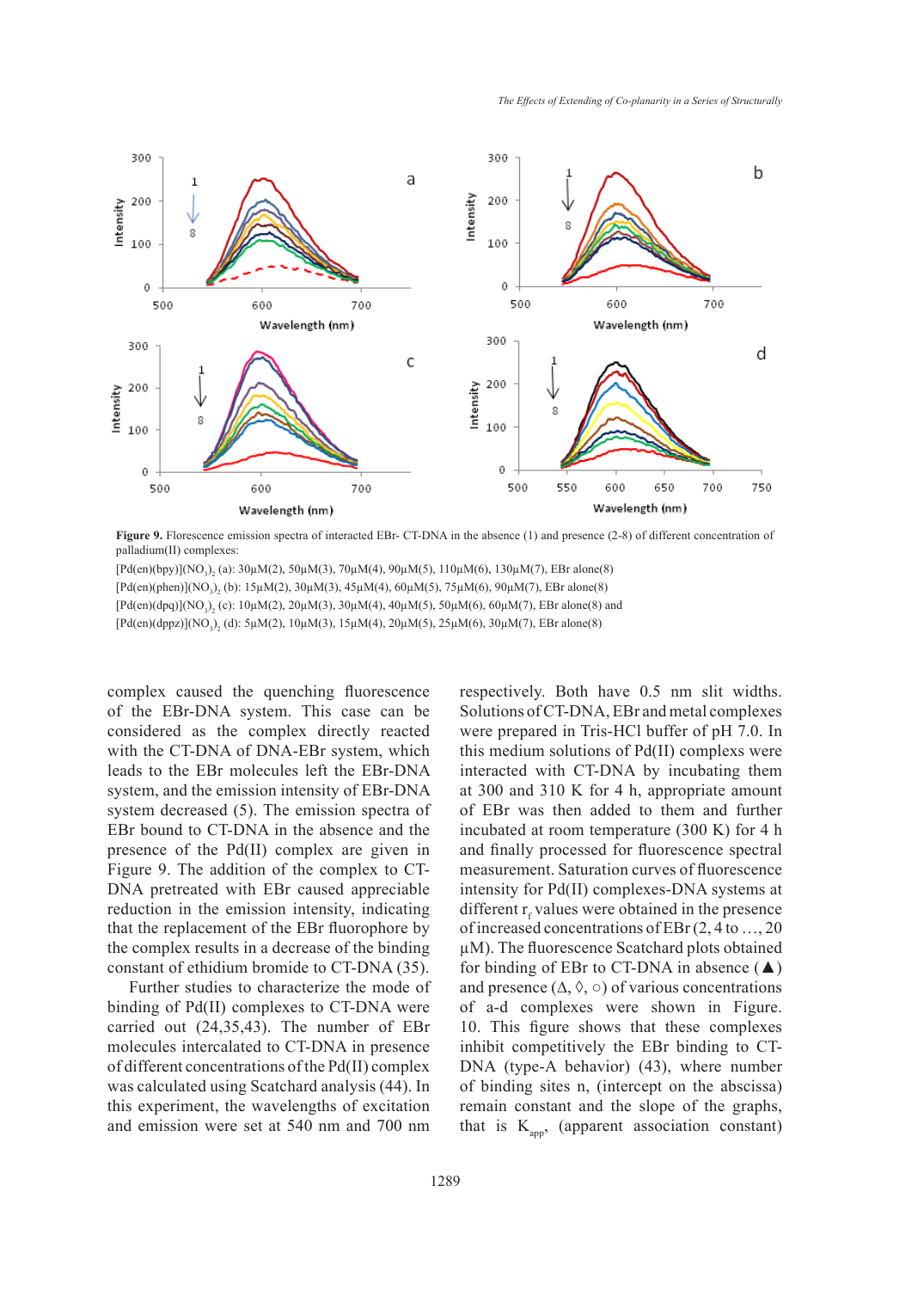

Figure 10. Competition between a-d complexes with ethidium bromide for the binding sites of CT-DNA (Scatchard plot). In curve 1 ( $\blacktriangle$ ), Scatchard's plot was obtained with calf thymus DNA alone that its concentration was 60μM. In curves nos. 2( $\triangle$ ), 3( $\lozenge$ ) and 4( $\circ$ ) respectively 50µM, 100µM, 150µM of a, 30µM, 60µM, 90µM of b, 20µM, 40µM, 60µM of c and 10µM, 20µM, 30µM of d complexes at room temperature were added.

| <b>Table 4.</b> Binding parameters for palladium(II) complexes on the fluorescence of EBr in the presence of CT-DNA. |  |  |  |
|----------------------------------------------------------------------------------------------------------------------|--|--|--|
|----------------------------------------------------------------------------------------------------------------------|--|--|--|

| Compound                 | $\mathbf{r}_{\rm f}$ | $bK \times 10^5 (M)^{-1}$ | $\mathbf{c}_{\mathbf{n}}$ |
|--------------------------|----------------------|---------------------------|---------------------------|
|                          | 0.00                 | 0.372                     |                           |
|                          | 0.83                 | 0.259                     |                           |
|                          | 1.66                 | 0.209                     | 0.0054                    |
| $[Pd(en)(bpy)](NO_2),$   | 2.5                  | 0.175                     |                           |
|                          | 0.00                 | 0.401                     |                           |
|                          | 0.50                 | 0.223                     |                           |
|                          | 1.00                 | 0.168                     | 0.0048                    |
| $[Pd(en)(phen)](NO_3),$  | 1.50                 | 0.130                     |                           |
|                          | 0.00                 | 0.859                     |                           |
|                          | 0.33                 | 0.414                     |                           |
|                          | 0.66                 | 0.330                     | 0.0056                    |
| $[Pd(en)(dpq)](NO_3)$ ,  | 1.00                 | 0.160                     |                           |
|                          | 0.00                 | 0.795                     |                           |
|                          | 0.16                 | 0.362                     |                           |
|                          | 0.268<br>0.33        |                           | 0.0062                    |
| $[Pd(en)(dppz)](NO_2)$ , | 0.50                 | 0.100                     |                           |

a Formal ratio of metal complex to nucleotide concentration.

**b** Association constant.

c Number of binding sites (n ) per nucleotide.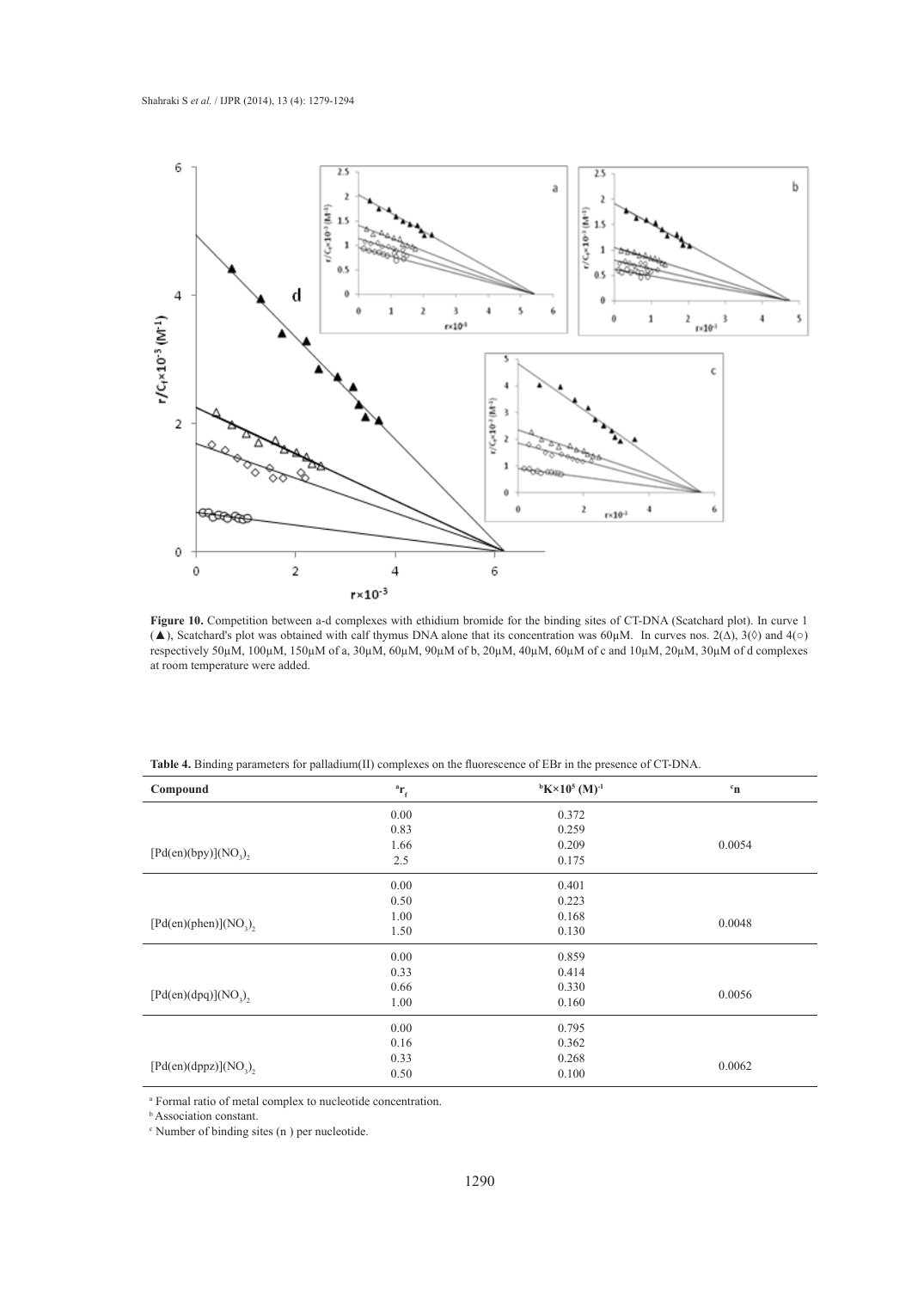

**Figure 11.** Gel chromatograms of intercalated CT-DNA with  $[Pd(en)(bpy)](NO<sub>3</sub>)<sub>2</sub>$  a,  $[Pd(en)(phen)](NO<sub>3</sub>)<sub>2</sub>$  b,  $[Pd(en)(dp)](NO<sub>3</sub>)<sub>2</sub>$  c,  $[Pd(en)(dppz)](NO<sub>3</sub>)<sub>2</sub>$  d complexes and CT-DNA alone (e) obtained on Sephadex G-25 column, equilibrated with 20 mmol/L Tris-HCl buffer of pH 7.0 in the presence of 20 mmol/L sodium chloride

decreases with increasing the concentration of Pd(II) complexes (Table 4). This implies that all of a-d complexes are intercalating in CT-DNA and thereby competing for intercalation sites occupied by EBr. The values of  $K_{\text{app}}$  and n, suggest that d is the best intercalator and for the others it varied as  $c > b > a$ . Compare their  $K_{\text{app}}$  values with those of other known CT-DNA-intercalative complexes which possess analogical structure; the Pd(II) complexes in our paper have similar or stronger affinities with CT-DNA (34).

## *Gel filtration studies*

Results from the absorption and fluorescence spectral studies show that the a-d complexes bind strongly to DNA. Binding of these complexes with DNA were also studied by gel filtration using a Sephadex G-25 column. CT-DNA solutions move on above gel and this movement is accelerated when they are bound to other molecules. Thus CT-DNA was interacted with a-d complexes in Tris-HCl buffer and then passed through a Sephadex G-25 column equilibrated with the same buffer. Elution was done with buffer and each fraction of the column was monitored spectrophotometrically. The gel chromatograms obtained from these experiments are given in Figure 11. The chromatograms of a and b show that two peaks were obtained for both aforementioned wavelengths and none of them were resolved. This indicates that in the presence of a and b complexes, CT-DNA partially breaks into two fragments, one with higher and the other one with lower molecular weight. These two Pd(II) complexes bound more to the fraction with higher molecular weight as is clear from the absorption reading at 308 nm for a and 280 nm for b. To confirm the breaking of CT-DNA by these metal complexes, a solution of CT-DNA alone was passed through the same column and each eluted fraction of 2 mL was monitored at 260 nm. The gel chromatogram obtained is shown in Figure 11 (e). This indicates that CT-DNA has fragments with approximately similar molecular weights.

The plots of c and d complexes show that the peaks obtained for the two wavelengths are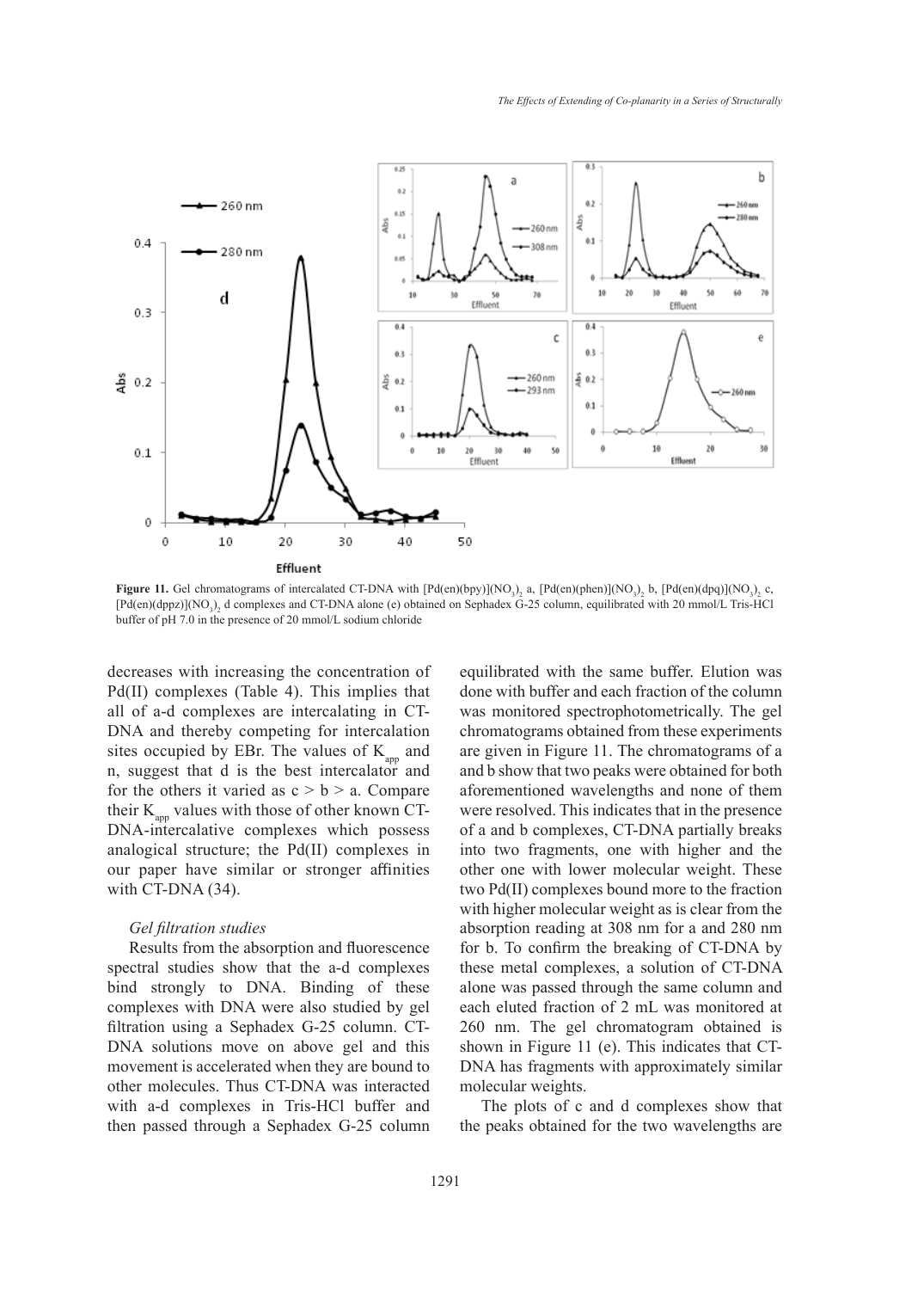not resolved and suggest that CT-DNA has not separated from the metal complexes and their binding is sufficiently strong. This is due to the fact that if the interaction between CT-DNA and metal complexes was weak, the CT- DNA should have come out of the column separately  $(33)$ .

#### **Conclusions**

Detailed analysis of the binding of four palladium(II) complexes having ethylenediamine and different heterocyclic diimine bases in a  $N_2$ Pd $N_2$  square planar coordination geometry with CT-DNA by fluorescence, UV-Vis techniques and gel chromatography method are carried out in this work. In these complexes, stepwise ring addition to the aromatic moieties was employed. This planarity and extended conjugation of the heterocyclic bases have a profound effect on the DNA-binding and cytotoxic activity of a-d complexes. 50% cytotoxic concentration  $(Cc_{50})$  values of these complexes follows the order  $a \gg b > c > d$ . Experimental results indicate that all complexes can cooperatively intercalate between the base pairs of DNA and their intercalation affinity to calf thymus DNA follows the order  $d > c$  $b > a$  which is in favor of ring addition to the aromatic moieties of the complexes. Several binding- and thermodynamic-parameters are also presented. Apparent binding constant,  $K_{\text{app}}$ , obtained from UV-visible spectroscopic studies at two temperatures 300 and 310 K follows the order  $a > b > c > d$ . The same trends were observed for their concentration at midpoint of transition,  $L_{1/2}$ , and g, the number of binding sites per 1000 nucleotides. Thus, almost all of the binding and thermodynamic parameters are in alignment with the results of cytotoxicity and number of rings present in the aromatic moieties of the complexes in the series. The bpy and phen complexes display breaking of DNA into two fragments and interact with both.

### **Acknowledgments**

Financial assistance from the Research Council of University of Sistan and Baluchestan and of University of Tehran is gratefully acknowledged.

#### **References**

- Utku S, Topal S, Aylin Dogen A and Serin MA. (1) Synthesis, characterization, antibacterial and antifungal evaluation of some new platinum(II) complexes of 2-phenylbenzimidazole ligands. *Turk. J. Chem*. (2010) 34: 427-436.
- $(2)$  Kulaksizoglu S, Gokce C and Gup R. Synthesis and characterization of bis(azine) ligands and metal complexes: DNA-interaction and extraction properties for metals and dichromate anions. *Turk. J. Chem*. (2012) 36: 717-733.
- Ferrari MB, Bisceglie F, Pelosi G and Tarasconi P. (3) Heterocyclic substituted thiosemicarbazones and their Cu(II) complexes: Synthesis, characterization and studies of substituent effects on coordination and DNA binding. *Polyhedron*. (2008) 27: 1361-1367.
- Aryanpour N, Mansouri-Torshizi H, Nakhjavan M (4) and Shirazi F. Cytotoxicity of Diimine Palladium (II) complexes of Alkyldithiocarbamate derivatives on human lung, ovary and liver cells. *Iran. J. Pharm. Res.*  (2012) 11: 689-695.
- Liu M, Yuan W, Zhang Q, Yan L and Yang R. (5) Synthesis, characterization and DNA interaction studies of complexes of lanthanide nitrates with tris{2- [(3,4-dihydroxybenzylidene)imino]ethyl}amine. *Spectrochim. Acta Part A* (2008) 70: 1114-1119.
- (6) Liu HK and J Sadler P. Metal complexes as DNA intercalators. *Acc. Chem. Res*. (2011) 44: 349-359.
- (7) Xu Qing Y, Xiang Lin J, Qin Hua S, Ka Luo T, Zhen Yun Y, Xiao Feng Z and You Qi T. Structural studies of dicycloplatin, an antitumor supramolecule. *Sci. China Chem.* (2010) 53: 1346-1351
- J. Hannon M. Metal-based anticancer drugs: from a (8) past anchored in platinum chemistry to a post-genomic future of diverse chemistry and biology. *Pure. Appl. Chem*. (2007) 79: 2243-2261
- (9) Shilpa M, Nagababu P, Kumar YP, Lavanya Latha JN, Reddy MR, Karthikeyan KS and Md Gabra N. Satyanarayana S, Synthesis, characterization luminiscence studies and microbial activity of ethylenediamine ruthenium (II) complexes with dipyridophenazine ligands. *J. Fluoresc*. (2011) 21: 1155-1164.
- (10) Li J, Tatsuya Murakami T and Higuchi M. Metallosupramolecular Polymers: versatile DNA binding and their cytotoxicity. *J. Inorg. Organomet. P* (2013) 23: 119-125.
- Liang Nian J, Xiao Hua Z and Jin Gang L. shape-(11) and enantioselective interaction of Ru(II)/Co(III) polypyridyl complexes with DNA. *Coord. Chem. Rev*. (2001) 216: 513-536.
- Liangnian J, Qianling Z and Jingang L. DNA (12) structure, binding mechanism and biology functions of polypyridyl complexes in biomedicine. *Sci. China Ser. B* (2001) 44: 243-259.
- (13) Deegan C, McCann M, Devereux M, Coyle B and Egan DA. *In-vitro* cancer chemotherapeutic potential and mechanism of action of 1,10-phenanthroline (phen),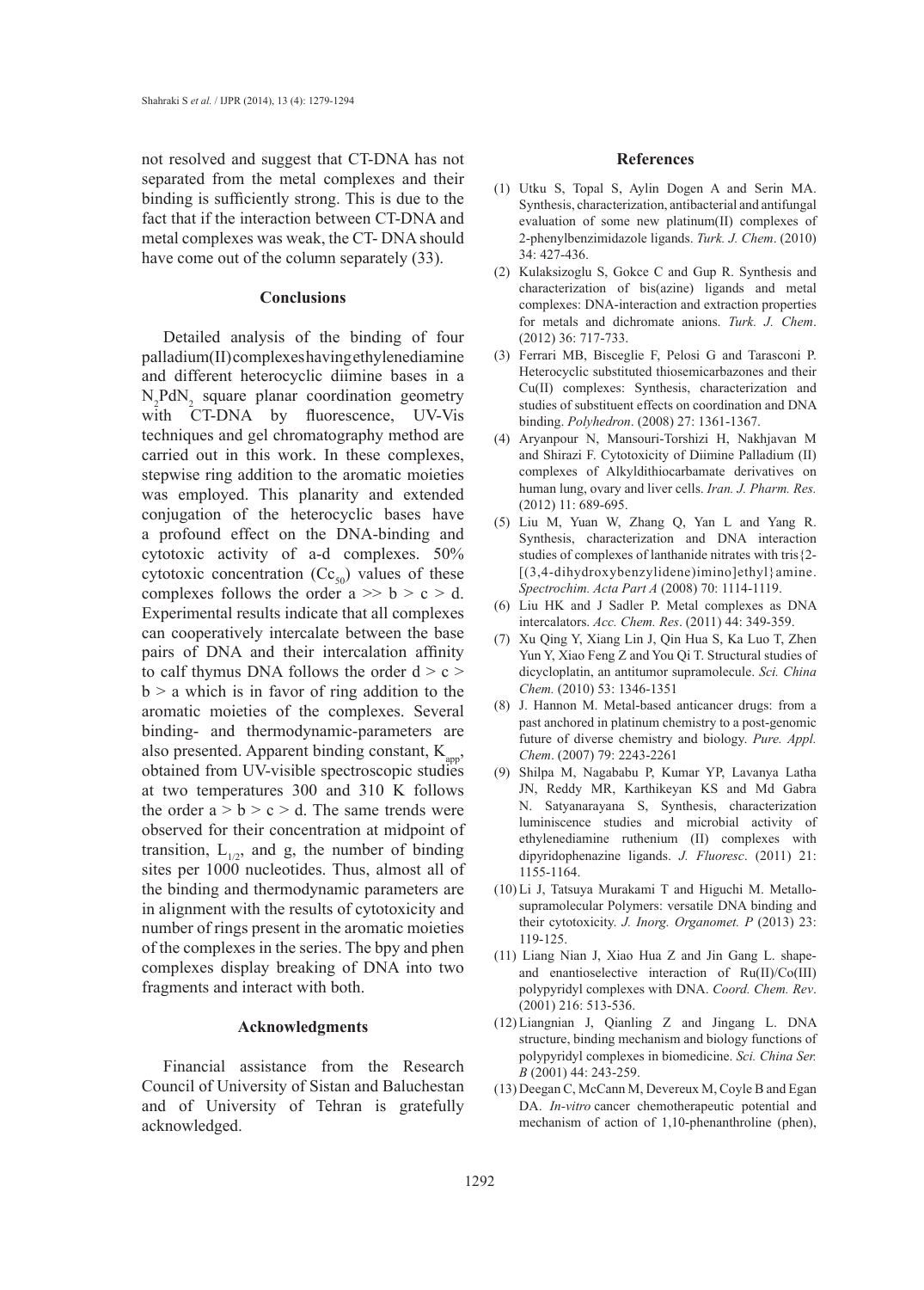$[Ag_2(phen)_3(mal)] \times 2H_2$ O,  $[\text{Cu(phen)}_2(\text{mal})] \times 2H_2O$ and  $[Mn(phen)<sub>2</sub>(mal)] \times 2H<sub>2</sub>O (mall<sub>2</sub>] = malonic acid),$ using human cancer cells. *Cancer Lett*. (2007) 247: 224-233.

- McCann M, Geraghty M, Devereux M, O›shea (14) D, Mason J and O›sullivan L. Insights into the mode of action of the anti-Candida activity of 1,10-phenanthroline and its metal chelates. *Met. Based Drugs* (2000) 7: 185-193.
- Neelakantan MA, Esakkiammal M, Mariappan (15) SS, Dharmaraja J and Jeyakumar T. Synthesis, characterization and biocidal activities of some schiff base metal complexes. *Indian J. Pharm. Sci.* (2010) 72: 216-222.
- Nagababu P and Satyanarayana S. DNA binding (16) and cleavage properties of certain ethylenediamine cobalt(III) complexes of modified 1,10-phenanthrolines. *Polyhedron*. (2007) 26: 1686-1692.
- (17) Gerasimchuk N, Maher T, Durham P, Domasevitch KV, Wilking J and Mokhir A. Tin (IV) cyanoximates: synthesis, characterization and cytotoxicity. *Inorg. Chem*. (2007) 46: 7268-7284.
- Palanichamy K and C Ontko A. Synthesis, (18) characterization, and aqueous chemistry of cytotoxic Au(III) polypyridyl complexes. *Inorg. Chim. Acta.*  (2006) 359: 44-52.
- Farus OA, Balashev KP, Ivanov MA, Tkacheva TA (19) and Panova AG. Preparation and spectroscopic and electrochemical properties of complexes of dibenzoand dipyrido-substituted 1,4-diazines. *Russ. J. Gen. Chem*. (2006) 76*:* 311-316.
- (20) Maribel Navarro M, Betancourt A, Hernández C and Marchán E. Palladium polypyridyl complexes: synthesis, characterization, DNA interaction and biological activity on Leishmania (L.) Mexicana*. J. Braz. Chem. Soc*. (2008) 19: 1355-1360.
- $(21)$  Marmur J. A procedure for the isolation of deoxyribonucleic acid from microorganisms. *J. Mol. Biol*. (1961) 3: 208-218.
- (22) Divsalar A, Saboury AA, Yousefi R, Moosavi Movahedi AA and Mansouri Torshizi H. Spectroscopic and cytotoxic studies of novel desighned palladium complexes: beta lactoglobulin and K562 as targets. *Int. J. Biol. Macro.* (2006) 40: 381-386.
- Miriana M, Zarghi A, Sadeghi S, Tabaraki P, Tavallaeec (23) M, Dadrass O and Sadeghi-aliabadi H. Synthesis and cytotoxic evaluation of some novel sulfonamide derivatives against a few human cancer cells. *Iran. J. Pharm. Res.* (2011) 10: 741-748.
- Mansouri Torshizi H, Islami Moghaddam M and (24) Saboury AA. A microcalorimetry and spectroscopy study on the interaction of bovine serum albumin with 2,2›-bipyridine octylglycinato palladium (II) nitrate. *Acta Bioch. Bioph. Sin.* (2003) 35: 886-890.
- $(25)$  Greene RF and Pace CN. Urea and guanidine hydrochloride denaturation of ribonuclease, lysozyme, α-chymotrypsin, and β-lactoglobulin. *J. Biol. Chem*. (1974) 249: 5388-5393.
- $(26)$  Saboury AA. A review on the ligand binding studies

by isothermal titration calorimetry. *J. Iran. Chem. Soc*. (2006) 3: 1-21.

- $(27)$  Tam VK, Liu Q and Tor Y. Extended ethidium bromide analogue as a triple helix intercalator: synthesis, photophysical properties and nucleic acids binding. *Chem. Commun. (Camb)*. (2006) 25: 2684-2686.
- $(28)$  Howe Grant M, Wu KC, Baue WR and Lippard S. Binding of platinum and palladium metallointercalation reagents and antitumor drugs to closed and open DNAs. *Biochem.* (1976) 15: 4339-4346.
- $(29)$  Butour JL and Macquet JP. Differentiation of DNAplatinum complexes by fluorescence. The use of an intercalating dye as a probe. *Eur. J. Biochem*. (1977) 78: 455-463.
- (30) Olmsted J and Kearns DR. Mechanism of ethidium bromide fluorescence enhancement on binding to nucleic acids. *Biochem.* (1977) 16: 3647-3654.
- $(31)$  Kumar RS and Arunachalam S. DNA binding and antimicrobial studies of some polyethyleneiminecopper(II) complex samples containing 1,10-phenanthroline and *L*-theronine as co-ligands. *Polyhedron*. (2007) 26: 3255-3262.
- Mansouri Torshizi H, Srivastava TS, Parikh HC and (32) Chitnis MP. Synthesis, spectroscopic, cytotoxic, and DNA binding studies of binuclear 2,2′-bipyridineplatinum(II) and -palladium (II) complexes of mesoα,α′-diaminoadipic and meso-α,α′-diaminosuberic acids. *J. Inorg. Biochem.* (1992) 45: 135-148.
- Mansouri Torshizi H, Eslami Moghadam M, Divsalar (33) A and Saboury AA. DNA-binding studies of some potential antitumor 2,2›–bipyridine Pt(II)/Pd(II) complexes of piperidinedithiocarbamate. Their synthesis, spectroscopy and cytotoxicity. *Acta. Chim. Slov*. (2011) 58: 811-822.
- Mansouri Torshizi H, Saeidifar M, Rezaei Behbehani (34) GR, Divsalar A and Saboury AA. DNA binding studies and cytotoxicity of ethylenediamine 8-hydroxyquinolinato palladium(II) chloride. *J. Chin. Chem. Soc*. (2010) 57: 1299-1308.
- Mansouri Torshizi H, Saeidifar M, Divsalar A, Saboury (35) AA and Shahraki S. Interaction Studies of a Novel, Water-Soluble and Anti-Cancer Palladim(II) Complex with Calf Thymus DNA. *Bull. Korean Chem. Soc.* (2010) 31: 435-441.
- (36) Bathaie SZ, Bolhasani A, Hoshyar R, Ranjbar B, Sabouni F and Moosavi Movahedi AA. Interaction of saffron carotenoids as anticancer compounds with CT-DNA, Oligo (dG.dC)15, and Oligo (dA.dT)15. *DNA Cell Biol*. (2007) 26: 533-540.
- (37) Barrow GM. *Physical Chemistry*, 5<sup>th</sup> ed., MC. Graw-Hill, New York (1988) 364-374.
- (38) Hill AV. The possible effects of the aggregation of the molecules of haemoglobin on its dissociation curves. *J. Physil*. (1910) 40: 4-7.
- (39) Saboury AA, Bordbar AK and Moosavi Movahedi AA. Resolution method of two sets of binding sites for the cationic surfactant-urease interaction*. Bull. Chem. Soc*. (1996) 69: 3031-3035.
- James ML, Smith GM and Wolford JC. *Applied*  (40)